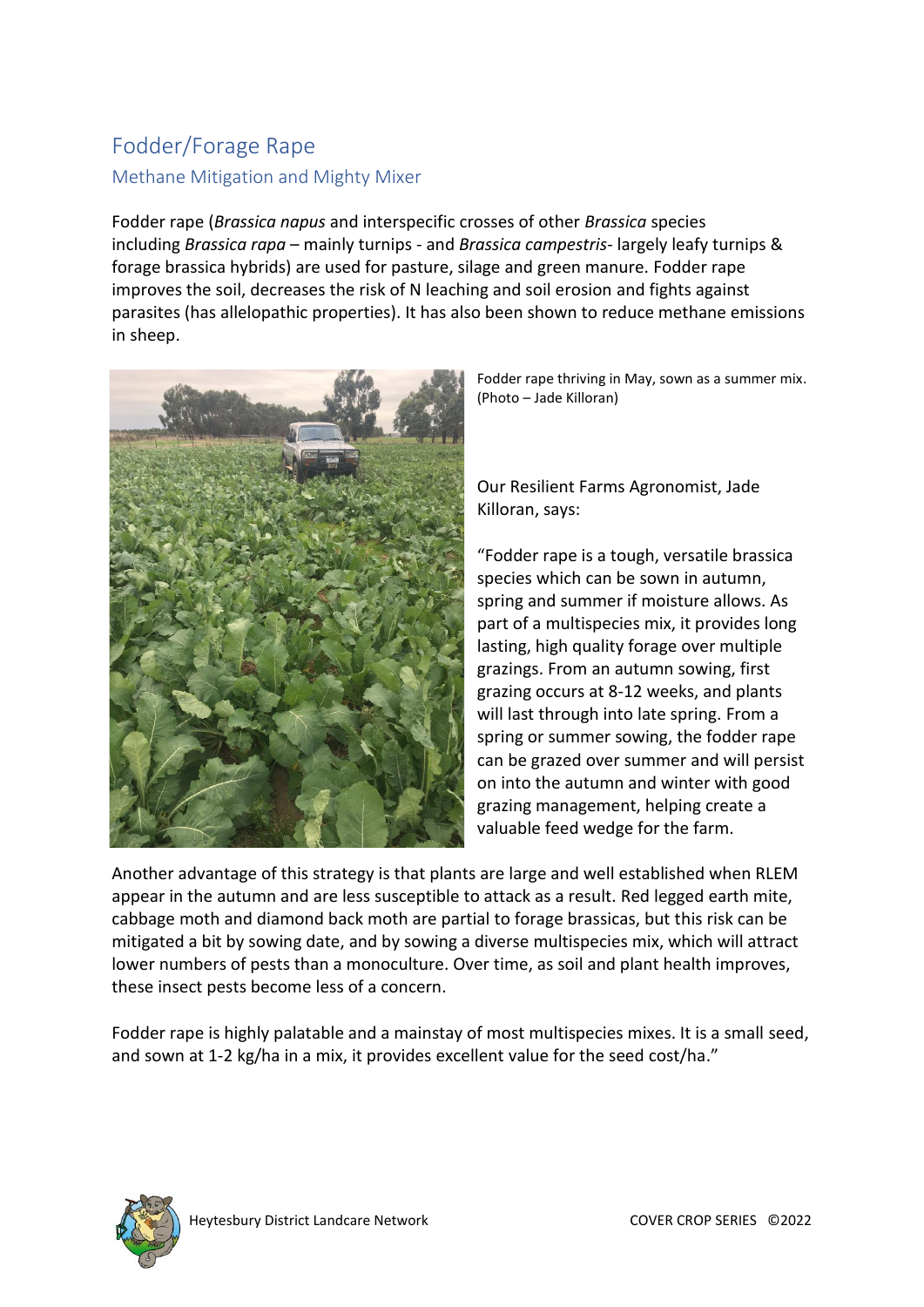#### Methane emissions

Work has been done on sheep which shows methane is mitigated by the ingestion of brassica forage crops so why not cattle too?

According to Feedipedia:

"In an experiment in New Zealand, lambs fed fresh winter forage rape yielded 22–30% less CH<sup>4</sup> than those fed perennial ryegrass and the difference persisted for 15 weeks. The lower CH<sup>4</sup> yields from forage rape were associated with a different microbial community, a faster fermentation and a lower ruminal pH. Forage rape could be a viable CH4 mitigation tool for pastoral-based sheep production systems. [\(Sun et al., 2015\)](https://www.feedipedia.org/node/25503)."

In a 2020 academic paper entitled "Glucosinolates Might Result in Low Methane Emissions From Ruminants Fed Brassica Forages" led by Xuezhao Sun again and resulting from studies in China, the author: "proposes a new mechanism underlying the lower methane emissions from sheep fed brassica forages. It is reported that feeding brassica forages to sheep can increase the concentration of free triiodothyronine (FT<sub>3</sub>) in serum, while the intramuscular

injection of FT<sub>3</sub> into sheep can reduce the mean retention time of digesta in the rumen. The short retention time of digesta is associated with low methane production. Glucosinolates (GSLs) are chemical components widely present in plants of the genus *Brassica*. After ruminants consume brassica forages, GSLs are broken down in the rumen. We hypothesize that GSLs or their breakdown products are absorbed into the blood and then may stimulate the secretion of thyroid hormone  $FT_3$  in ruminants, and the altered thyroid hormone

concentration may change rumen physiology. As a consequence, the mean retention time of digesta in the rumen would be altered, resulting in a decrease in methane emissions."





Heytesbury District Landcare Network COVER COVER CROP SERIES ©2022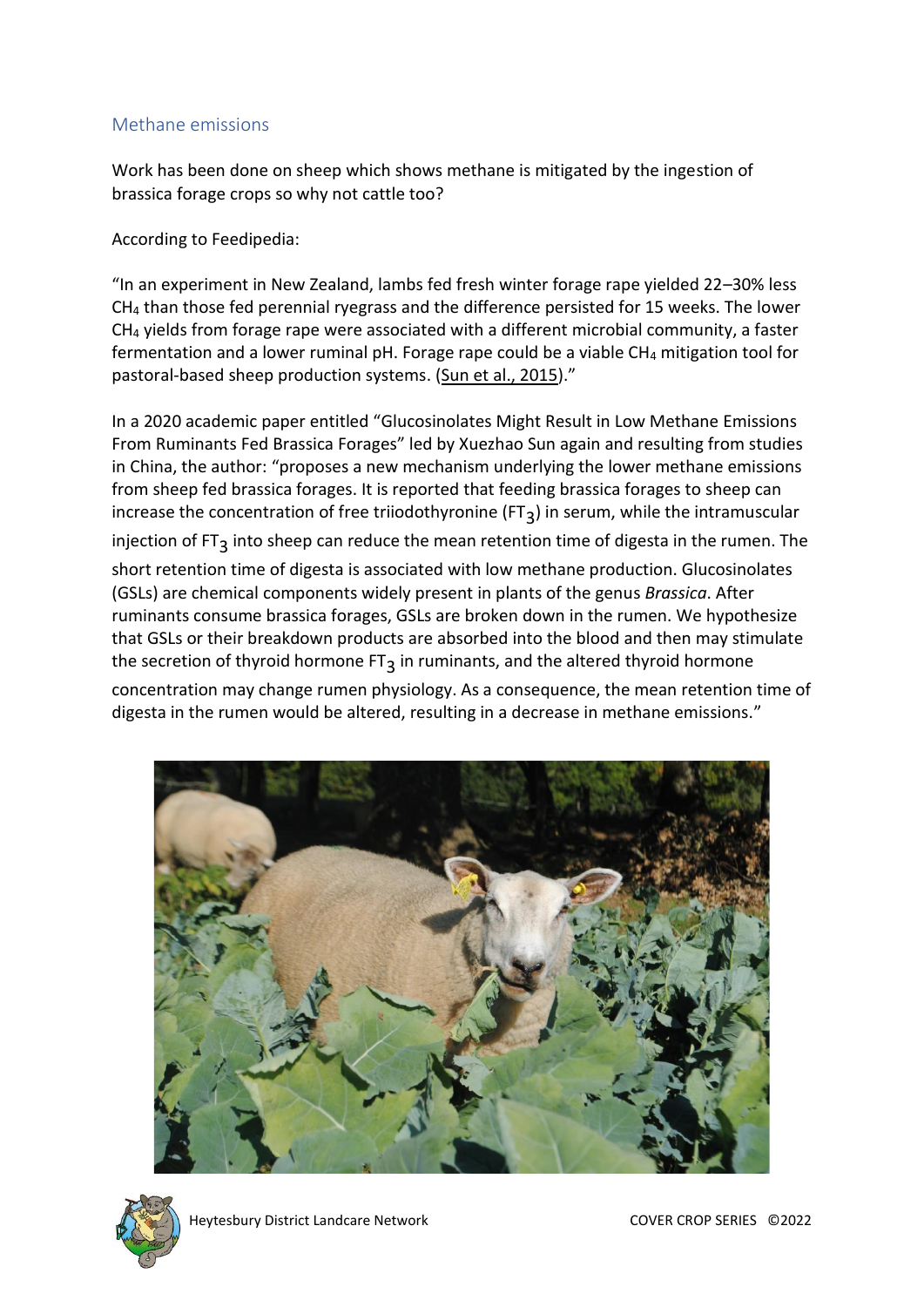### Pest and pathogen control

In a 2020 study conducted in China by [Yu-Lian Gao](https://pubmed.ncbi.nlm.nih.gov/?term=Gao+YL&cauthor_id=33393253) et al: "results indicated that the allelopathic inhibitory effect of rape water extract was the strongest on sunflower, followed by corn and oat."

According to NSW Agriculture, Agfact P2.1.13, first edition 2002:

"Brassica crops can also reduce the incidence of soil-borne plant diseases. Brassica crops contain naturally occurring chemicals called glucosinolates. These chemicals break down in the soil to produce compounds that inhibit the growth of disease producing organisms such as the take-all fungus, which is regarded as one of the most serious root diseases of wheat. They also reduce the incidence of nematodes. While the level of these biofumigants varies between brassica types, all brassicas will deliver some benefit."

### Fuel for Mammals and Motors

The most famous member of the Brassica napus family is rapeseed also known as rape or oilseed rape. **Canola** are a group of rapeseed cultivars which were bred to have very low levels of erucic acid (harmful to mammals) and are especially prized for use as human and animal food. Rapeseed is grown for the production of animal feed, edible vegetable oils, and biodiesel. Rapeseed was the third-leading source of vegetable oil in the world in 2000, after soybean and palm oil. It is the world's second-leading source of protein meal after soybean. Owing to the costs of growing, crushing, and refining rapeseed biodiesel, rapeseed-derived biodiesel from new oil costs more to produce than standard diesel fuel, so diesel fuels are commonly made from the used oil.

#### What's the Dry Matter?

All forage brassica crops have a high dry matter yield. Typically:

–10 t/ha for forage rape –8 t/ha for leafy turnip –12 t/ha for turnips –20 t/ha for kale –20 t/ha for swedes



The Hindu Kush where the wild ancestor of *Brassica rapa* is believed to have come from.

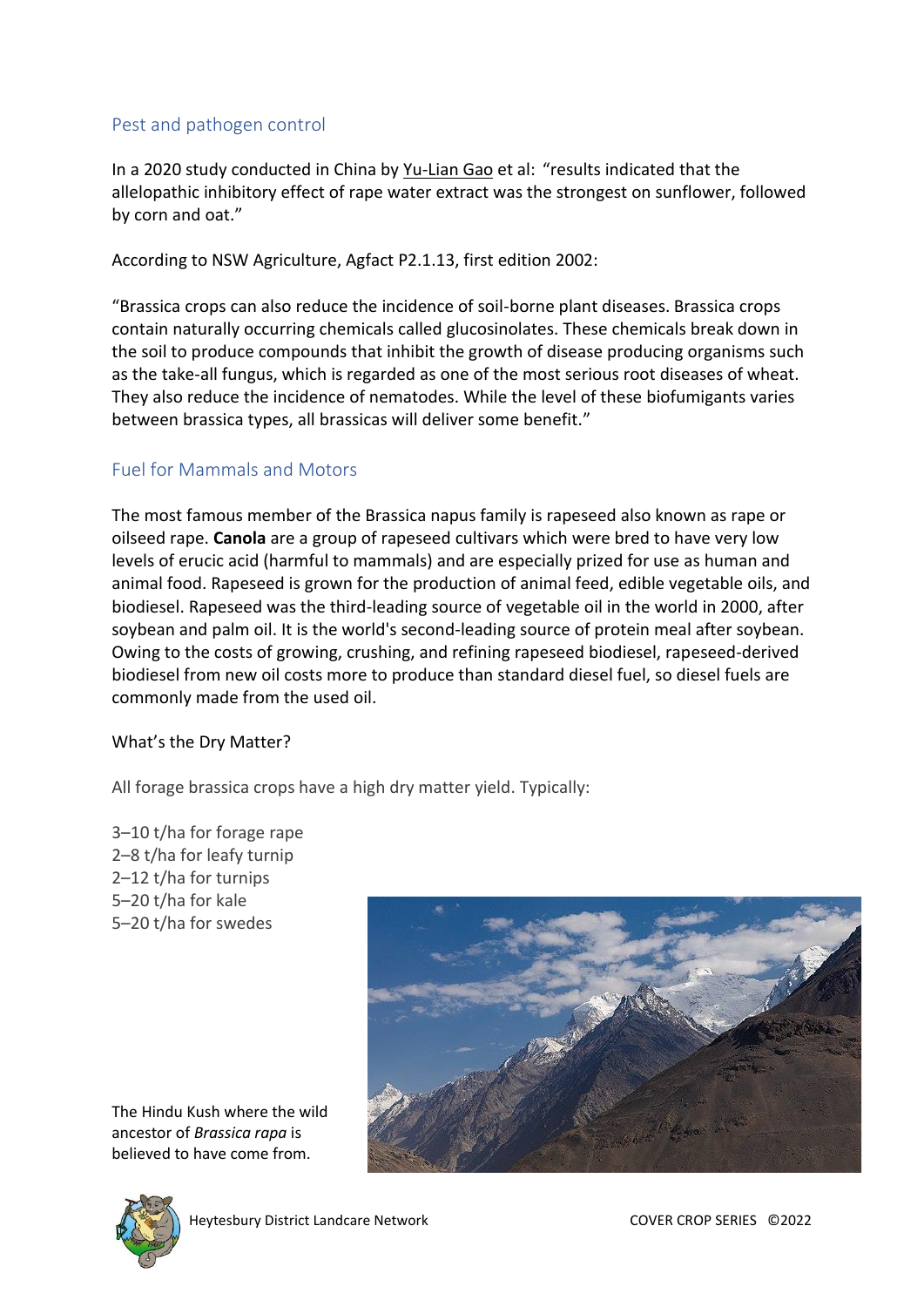#### From the Himalayas to Heat Resilience

According to an article on atlasobscura.com by Gemma Tarlach (11 June, 2021): "The single species (*Brassica rapa*), which humans have turned into turnips, bok choy, broccoli rabe (also known as rapini), and other residents of the produce aisle, began up to 6,000 years ago in Central Asia, most likely in the shadow of the Western Himalayas' skypiercing peaks."

Now members of this remarkable family "grow from Alaska to Tierra del Fuego. They grow in Oceania, they grow from Spain to Japan."

According to Makenzie Mabry, who co-authored an academic study entitled "*Brassica rapa* Domestication: Untangling Wild and Feral Forms and Convergence of Crop Morphotypes" first published in April 2021:

"One reason we think these species have this incredible diversity is that their ancestor had not only a duplication of their genome, but a triplication. Even in the wildly diverse plant world people recognize Brassica as being a little 'extra.'"

More genes mean more raw material and thus greater adaptability. So, if one species can be so many different things perhaps it has the ability to adapt to the demands of a changing climate before it's too late!



Illustrations of *Brassica rapa* in the "Seikei Zusetsu", a Japanses agricultural encyclopedia complied between 1793 to 1804.